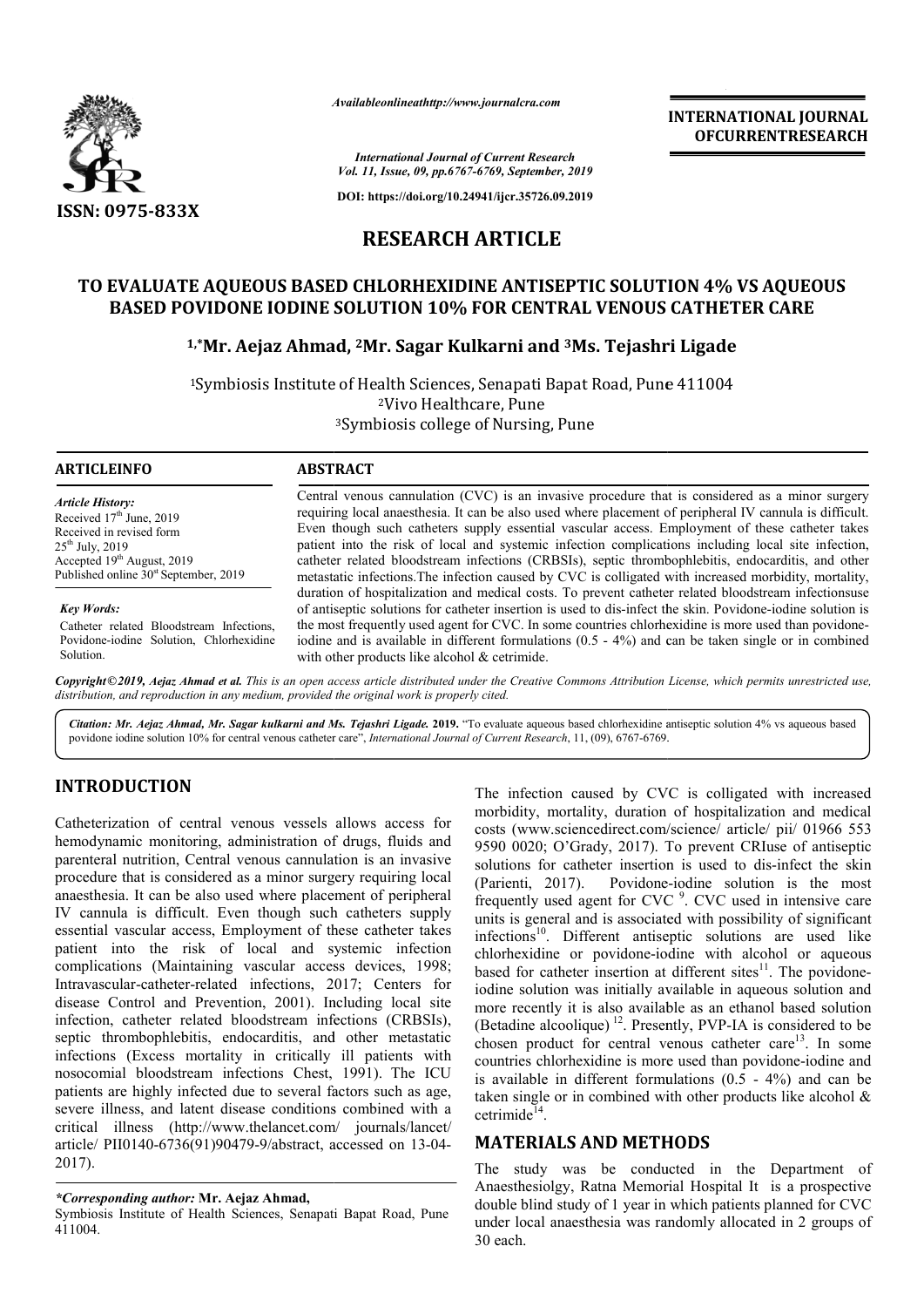#### **Inclusion Criteria**

Either sex

Age group  $18 - 65$  years

All successive plan no tunneled CVC anticipated to stay in place for 3 or more days.

### **Exclusion Criteria**

- Patient refusal,
- Patient with bleeding disorders or on anticoagulant therapy,
- Catheters placed beyond the ICU,
- In patients with a history of allergy to any of the antiseptic agents studied,
- Less than 3 days.

Patients thus selected were divided into two groups of 30 each GROUP I – chlorhexidine 4% antiseptic solution. GROUP II-10 % povidone-iodine antiseptic solution. Detailed history, physical examination, ECG, blood pressure, oxygen saturation and routine investigations(CBC, Complete urine examination) was done. Fasting blood sugar or any other special investigation was done depending upon the disease process and was recorded in all cases preoperatively. A written informed consent was taken from all patients. Before & during dressing change & catheter insertion the similar antiseptic solution was used for skin disinfection. Trained physiciansinserted the catheters by using all aseptic precautions. Skin was dis-infected before placement of sterile drapes and again after placement of drapes, catheter was inserted after skin dis-infection is applied. After application of antiseptic solution allowed the skin dry for at least 30 seconds. The 20-cm-long, 7F, triple-lumen, unimpregnated PCVC was inserted percutaneously using the Seldinger technique. Sterile pad was applied for dressing after insertion and dressing was removed after every 72 hours or earlier. Dressing was changed by a nurse wearing a sterile gloves, mask and a cap. The site where the catheter was placed was checked for any indication of infection or inflammation, if infected it was cleaned with the more antiseptic solution and a new sterile pad was applied. Topical disinfectant or germicidal ointments and disinfectant filters were not used on any catheter in this study.

Once physician took decision to remove catheter, it was taken off by using all aseptic precautions. The lower 5cm of the catheter was cut off with sterile scissors and put in a sterile tube, which was directly taken to the microbiology lab. According to the standard methods of clinical microbiological lab, all cultures will were handled properly. CRBSI will be explained as the segregation of the same organism (i.e. the very species with similar disinfectant susceptibility).Patients with clinical presence of infection and no other visible source except the catheter colonization, at least 1 cultured PBS was taken 48 hours before and after catheter removal. Central venous catheter tip colonization was checked by application of semi quantitative culture method. A CVC-RI was explained as the existence of local indications of infection (pus, inflammation, or pain) or of widespread indications of infection together with confirmation for central venous catheter colonization or  $a \geq 5$ folds elevated bacterial count for the central venous catheter tip either for the interval of denary PBC, with voluntary decision within 48 hours of central venous catheter removal. Central venous catheter –related bacteremia will be explained as bacteremia onset 48 hours before and after central venous catheter removal.

# **RESULTS**

A total of 60 patients were included in the study of which 50 were males (50%). The mean age of the patients was 42 years. In some countries chlorhexidine is more used than povidoneiodine and is available in different formulations (0.5 - 4%) and can be taken single or in combined with other products like alcohol  $\&$  cetrimide  $11$ . Occurrence of catheter colonization is 50% less with the use of chlorhexidine base solution, when compared with povidone-iodine  $^{13}$ .

## **DISCUSSION**

The use of a chlorhexidine-based solution for central venous catheter care was associated with a lower rate of colonization and a trend toward a lower rate of bloodstream infection than the use of alcohol-based povidone-iodine.



**Table 1. Comparisons of mean counts of skin microorganisms before and after disinfection in each group**